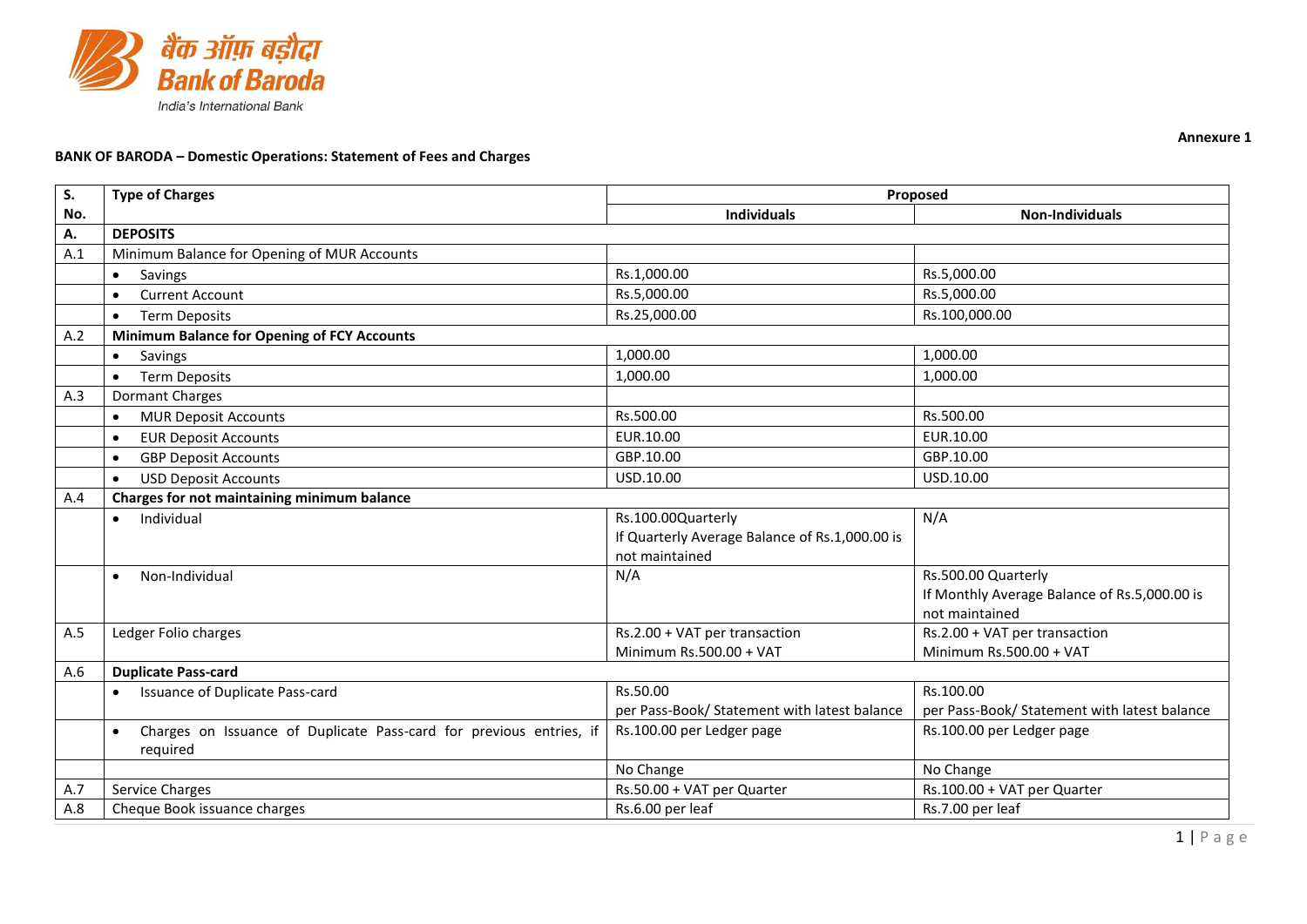

| A.9  | <b>Stop Payment Instruction</b>                                                   | Rs.100.00 per instrument                   | Rs.100.00 per instrument                       |  |
|------|-----------------------------------------------------------------------------------|--------------------------------------------|------------------------------------------------|--|
|      |                                                                                   | Maximum Rs.2,000.00                        | Maximum Rs.2,000.00                            |  |
| A.10 | Cheque Return Charges - per instrument                                            |                                            |                                                |  |
|      | Cheque deposited returned unpaid<br>$\bullet$                                     | Rs.100.00                                  | Rs.100.00                                      |  |
|      | Cheque drawn on us returned unpaid<br>$\bullet$                                   | Rs.300.00                                  | Rs.300.00                                      |  |
| A.11 | Issue of Letter of Acknowledgement / Term Deposits in case of lost TDR            | Rs.200.00                                  | Rs.200.00                                      |  |
| A.12 | Addition/Deletion of names in Joint Accounts/Nominations/Change in                | Rs.100.00 Per occasion                     | Rs.100.00 Per occasion                         |  |
|      | Operational instructions including lockers                                        |                                            |                                                |  |
| A.13 | Issuance of Balance Certificate, at the request customer                          | Rs.1,000.00Per Certificate                 | Rs.1,000.00Per Certificate                     |  |
| A.14 | <b>Closure of Accounts</b>                                                        |                                            |                                                |  |
|      | Within a year of its opening<br>$\bullet$                                         | Rs.500.00                                  | Rs.1,000.00                                    |  |
|      | Beyond one year of its opening                                                    | Rs.100.00                                  | Rs.100.00                                      |  |
|      | Due to the death of the account holder<br>$\bullet$                               | Nil                                        | Nil                                            |  |
| A.15 | <b>Issuance of Solvency Certificate</b>                                           |                                            |                                                |  |
|      | Account Balance up to Rs.500,000.00                                               | Rs.2,000.00                                | Rs.2,000.00                                    |  |
|      | Account Balance above Rs.500,000.00                                               | Rs.400.00 per Rs.100,000 and part thereof, | Rs.400.00 per Rs.100,000 and part thereof,     |  |
|      |                                                                                   | subject to a maximum of Rs.30,000.00       | subject to a maximum of Rs.30,000              |  |
| A.16 | Issuance of Banker's Certificate on behalf of Contractor for participating in the | Rs.1,000.00                                | Rs.1,000.00                                    |  |
|      | Government tender                                                                 | Per certificate                            | Per certificate                                |  |
| A.17 | Allowing operations in an account through                                         | Rs.2,500.00 One-time fee                   | Rs.2,500.00 One-time fee                       |  |
|      | Power of Attorney                                                                 |                                            |                                                |  |
|      | Mandate                                                                           |                                            |                                                |  |
| A.18 | Change of Authorized Signatory including reconstitution account                   | Rs.500.00 Per occasion                     | Rs.500.00 Per occasion                         |  |
| A.19 | <b>Premature Closure of Term Deposit (TD)</b>                                     |                                            |                                                |  |
|      | Accounts in MUR - Actual run period Below 1 year from date of creation            | No Interest Negotiable                     | No Interest Negotiable                         |  |
|      | of TD                                                                             |                                            |                                                |  |
|      | Accounts in MUR - Actual run period above 1 year from date of creation            | 1.00% below applicable rate for the actual | 1.00% below applicable rate for the actual run |  |
|      | of TD                                                                             | run period Negotiable                      | period Negotiable                              |  |
|      | Accounts in FCY                                                                   | Penalty of 1.00% on the entire payable     | Penalty of 1.00% on the entire payable amount  |  |
|      |                                                                                   | amount Negotiable                          | Negotiable                                     |  |
| В.   | <b>LOANS AND ADVANCES</b>                                                         |                                            |                                                |  |
| B.1  | Processing Fees (Fund Based and Non-Fund Based including Adhoc)                   |                                            |                                                |  |
|      | New Advances other than against Deposits                                          | 1.00% of the Limit Sanctioned Minimum:     | 1.00% of the Limit Sanctioned Minimum:         |  |
|      |                                                                                   | Rs.2,500. Maximum: Rs.100,000.             | Rs.10,000. Maximum:Rs.200,000                  |  |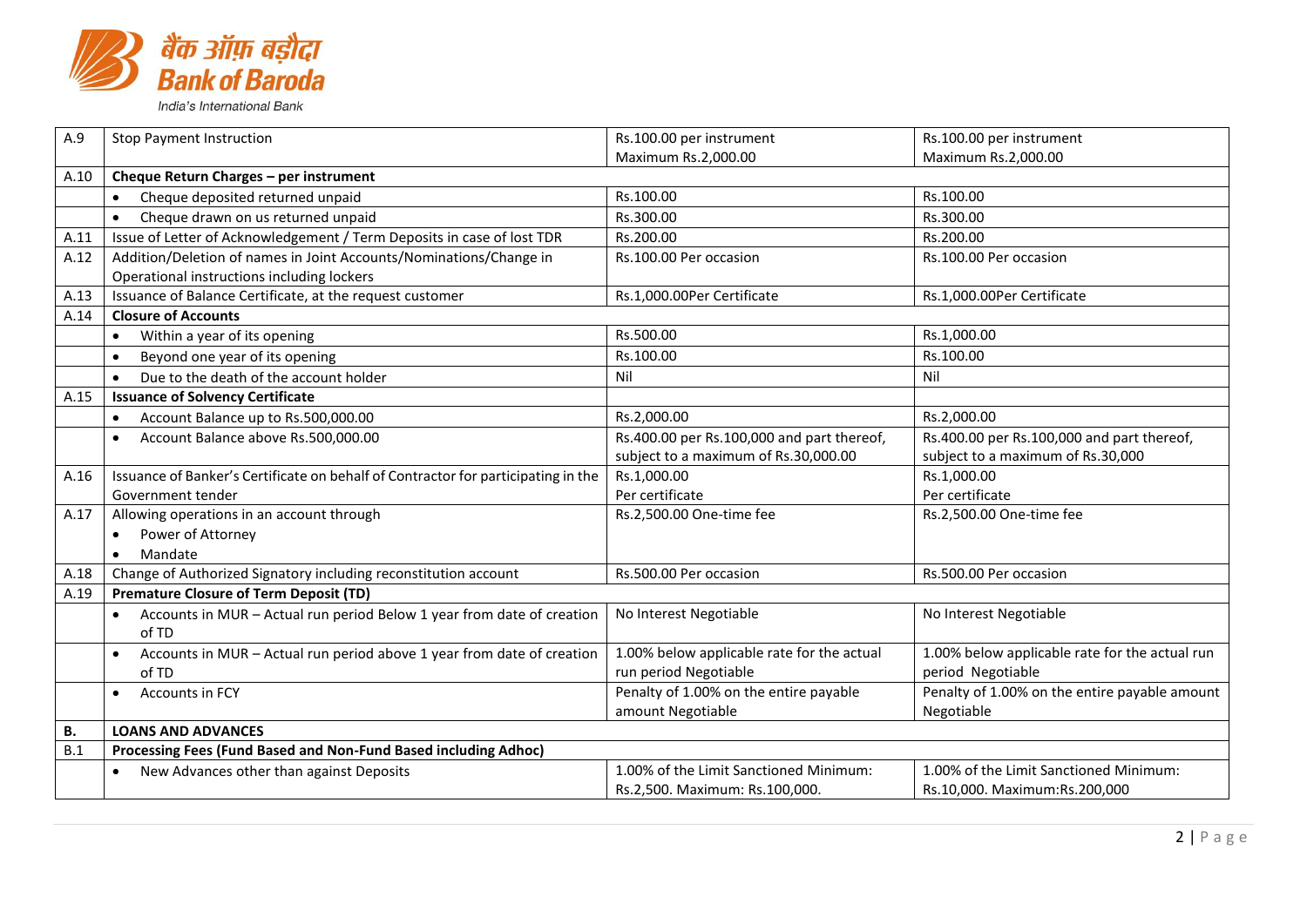

|            | Advances against Deposits (including own deposits, Third Party Deposits,  | One-time fee of 0.25% of the Limit           | One-time fee of 0.25% of the Limit Sanctioned    |
|------------|---------------------------------------------------------------------------|----------------------------------------------|--------------------------------------------------|
|            | FCNR Deposits and Deposits held at GBB)                                   | Sanctioned                                   | Minimum: Rs.500.00 Maximum: Rs.2,000             |
|            |                                                                           | Minimum: Rs.500. Maximum: Rs.2,000.          |                                                  |
|            | Review of Advances other than against Deposits<br>$\bullet$               | 0.50% of the Limit being Reviewed            | 0.50% of the Limit being Reviewed                |
|            |                                                                           | Minimum: Rs.1,250 Maximum: Rs.25,000.00      | Minimum: Rs.2,500 Maximum: Rs.50,000             |
|            | Excess/Temporary Overdraft Facility                                       | Minimum Rs.2,000.00                          | Minimum Rs.2,000.00                              |
|            | Up to Rs.100,000.00                                                       | Maximum 1% of the Sanctioned Limit           | Maximum 1% of the Sanctioned Limit               |
|            | From Rs.100,001.00 to Rs.500,000.00                                       |                                              |                                                  |
|            | From Rs.500,001.00 to Rs.1,000,000.00                                     |                                              |                                                  |
|            | Above Rs.1,000,000.00                                                     |                                              |                                                  |
|            |                                                                           |                                              |                                                  |
| B.2        | Borrower Induced Modification/ Concession charges                         | Rs.2,000.00                                  | Rs.5,000.00                                      |
|            | Per modification/ Concession in all advances subsequent to the acceptance |                                              |                                                  |
|            | of Term Sheet/Sanction letter                                             |                                              |                                                  |
| B.3        | <b>Early Repayment Fees:</b>                                              |                                              |                                                  |
|            | Facilities Governed under the Borrower Protection Act<br>$\bullet$        | Nil                                          | Nil                                              |
|            | Other than Individual                                                     | No Change                                    | 1% on amount paid in advance over the            |
|            |                                                                           |                                              | residual lifetime of the loan with a minimum of  |
|            |                                                                           |                                              | Rs.20,000.00 whichever is higher.                |
| B.4        | Commitment Fees: Overdraft Facilities only (excluding OD-BOD):            | Minimum Quarterly average Utilisation of     | Minimum Quarterly average Utilisation of         |
|            |                                                                           | sanctioned limits should be 60%.             | sanctioned limits should be 60%.                 |
|            |                                                                           | In case of Quarterly average Utilisation of  | In case of Quarterly average Utilisation of      |
|            |                                                                           | Sanction Limits is less than 60% of the      | Sanction Limits is less than 60% of the Sanction |
|            |                                                                           | Sanction Limit,                              | Limit,                                           |
|            |                                                                           | interest in the account will be charged on   | interest in the account will be charged on       |
|            |                                                                           | minimum 60% of the Sanctioned Limits on      | minimum 60% of the Sanctioned Limits on          |
|            |                                                                           | quarterly basis.                             | quarterly basis.                                 |
| B.5        | Site Visit Fees (per visit)                                               | Rs.500.00                                    | Rs.1,000.00                                      |
| <b>B.6</b> | Search Report Charges                                                     | Rs.700.00 + Attorney's Actual Fees per       | Rs.1,500.00 + Attorney's Actual Fees             |
|            |                                                                           | property                                     |                                                  |
| B.7        | <b>Valuation Charges</b>                                                  | Actual Fee charged by the Valuer subject to  | Actual Fee charged by the Valuer subject to      |
|            |                                                                           | Borrower Protection Act + Out of pocket      | Borrower Protection Act + Out of pocket          |
|            |                                                                           | expenses of Rs.500.00 per property           | expenses of Rs.1,000. per property               |
| <b>B.8</b> | <b>MCIB Report</b>                                                        | Rs.50.00 + handling Charges of Rs.100.00 per | Rs.50. + handling Charges of Rs.100. per report  |
|            |                                                                           | report                                       |                                                  |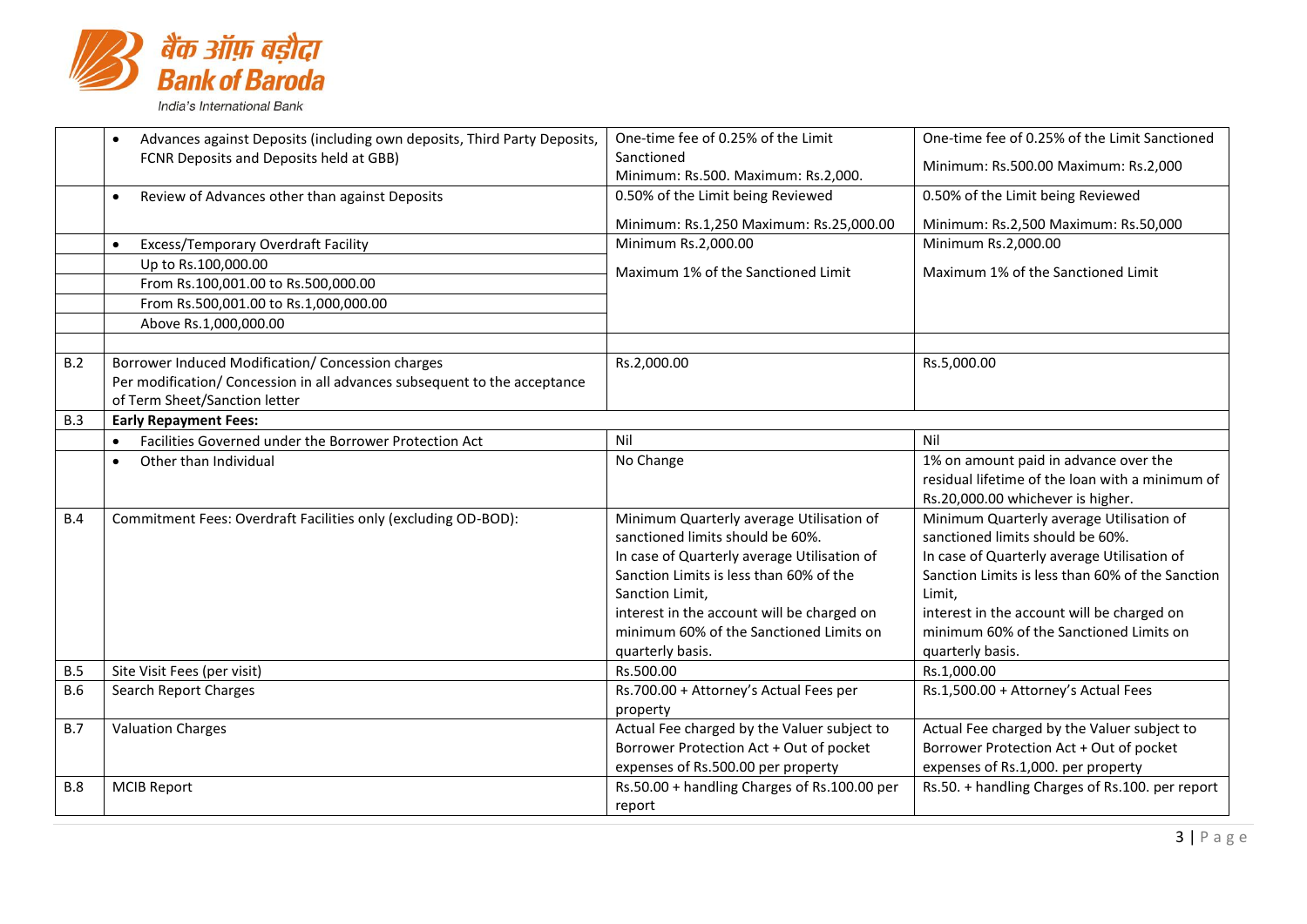

| <b>B.9</b>  | Legal Charges for Vetting of Documents                                                        |                                                                               |                                                                               |
|-------------|-----------------------------------------------------------------------------------------------|-------------------------------------------------------------------------------|-------------------------------------------------------------------------------|
|             | • Facility below Rs.500,000.00                                                                | Rs.1,000                                                                      | Rs.1,000                                                                      |
|             | Facility above Rs.500,000.00 up to Rs.5,000,000<br>$\bullet$                                  | Rs.2,500                                                                      | Rs.2,500.                                                                     |
|             | Facility above Rs.5,000,000<br>$\bullet$                                                      | Rs.5,000                                                                      | Rs.5,000.                                                                     |
| <b>B.10</b> | <b>Creation of Documents at the Mortgage Office</b>                                           |                                                                               |                                                                               |
|             | Registration of Fixed/Floating/Fixed-Floating Charges<br>$\bullet$                            | Actual Fees +Handling Charges of Rs.1,000                                     | Actual Fees +Handling Charges of Rs.1,000                                     |
|             | Registration of Pari Passu Charge<br>$\bullet$                                                | Actual Fees +Handling Charges of Rs.1,000.                                    | Actual Fees +Handling Charges of Rs.1,000                                     |
|             | Registration of Ceding Priority Charge<br>$\bullet$                                           | Actual Fees +Handling Charges of Rs.1,000.                                    | Actual Fees +Handling Charges of Rs.1,000                                     |
|             | Registration for Substitution of Charge<br>$\bullet$                                          | Actual Fees +Handling Charges of Rs.1,000.                                    | Actual Fees +Handling Charges of Rs.1,000                                     |
|             | Registration of Gage Sans Deplacement/ Lien to be inscribed on Vehicle<br>$\bullet$<br>at NTA | Actual Fees +Handling Charges of Rs.1,000                                     | Actual Fees +Handling Charges of Rs.1,000                                     |
|             | Registration of Gage Sans Deplacement as additional security/ Lien to be<br>$\bullet$         | Actual Fees +                                                                 | Actual Fees +                                                                 |
|             | inscribed on Vehicle at NTA                                                                   | Handling Charges of Rs.500                                                    | Handling Charges of Rs.500                                                    |
| <b>B.11</b> | <b>Renewal of Charge Documents</b>                                                            | Actual Fees +Handling Charges of Rs.1,000.                                    | Actual Fees +                                                                 |
|             |                                                                                               |                                                                               | Handling Charges of Rs.1000                                                   |
| <b>B.12</b> | <b>Crystallisation of Charge Documents</b>                                                    | Actual Fees +Handling Charges of Rs.1,000                                     | Actual Fees +Handling Charges of Rs.1000                                      |
| <b>B.13</b> | <b>Erasure of charge</b>                                                                      |                                                                               |                                                                               |
|             | Removal of Charge in respect of Fixed/ Floating charges, Mortgage, etc.<br>$\bullet$          | Actual Fees + Rs.1,000. per charge                                            | Actual Fees + Rs.1,000 per charge                                             |
|             | <b>Partial Erasure</b><br>$\bullet$                                                           | Actual Fees + Rs.1,000. per charge                                            | Actual Fees + Rs.1,000 per charge                                             |
|             |                                                                                               |                                                                               |                                                                               |
|             | Removal of Lien in respect of Car Loan<br>$\bullet$                                           | Actual Fees +Rs.500. per occasion                                             | Actual Fees +Rs.500 per occasion                                              |
| C.          | <b>OUTWARD REMITTANCES:</b>                                                                   |                                                                               |                                                                               |
| C.1         | Issuance of Demand Draft in INR                                                               |                                                                               |                                                                               |
|             | Up to INR.25,000.00<br>$\bullet$                                                              | N/A                                                                           | N/A                                                                           |
|             | Between INR.25,00000 and INR.100,000.00<br>$\bullet$                                          | N/A                                                                           | N/A                                                                           |
|             | Between INR.100,00000 and INR.400,000.00<br>$\bullet$                                         | N/A                                                                           | N/A                                                                           |
|             | Above INR.400,000.00<br>$\bullet$                                                             | N/A                                                                           | N/A                                                                           |
|             |                                                                                               |                                                                               |                                                                               |
| C.2         | Issuance of Demand Draft in Other Currencies                                                  | N/A                                                                           | N/A                                                                           |
| C.3         | Outward Remittances in Foreign Currencies through SWIFT (MUR to FCY)                          | SWIFT Charges of Rs.350.00 + Out of pocket<br>expenses of 1.00% of the amount | SWIFT Charges of Rs.350.00 + Out of pocket<br>expenses of 1.00% of the amount |
| C.4         | Rapid Funds to India                                                                          |                                                                               |                                                                               |
|             | BoB to BoB<br>$\bullet$                                                                       | Rs.25.00                                                                      | N/A<br>N/A                                                                    |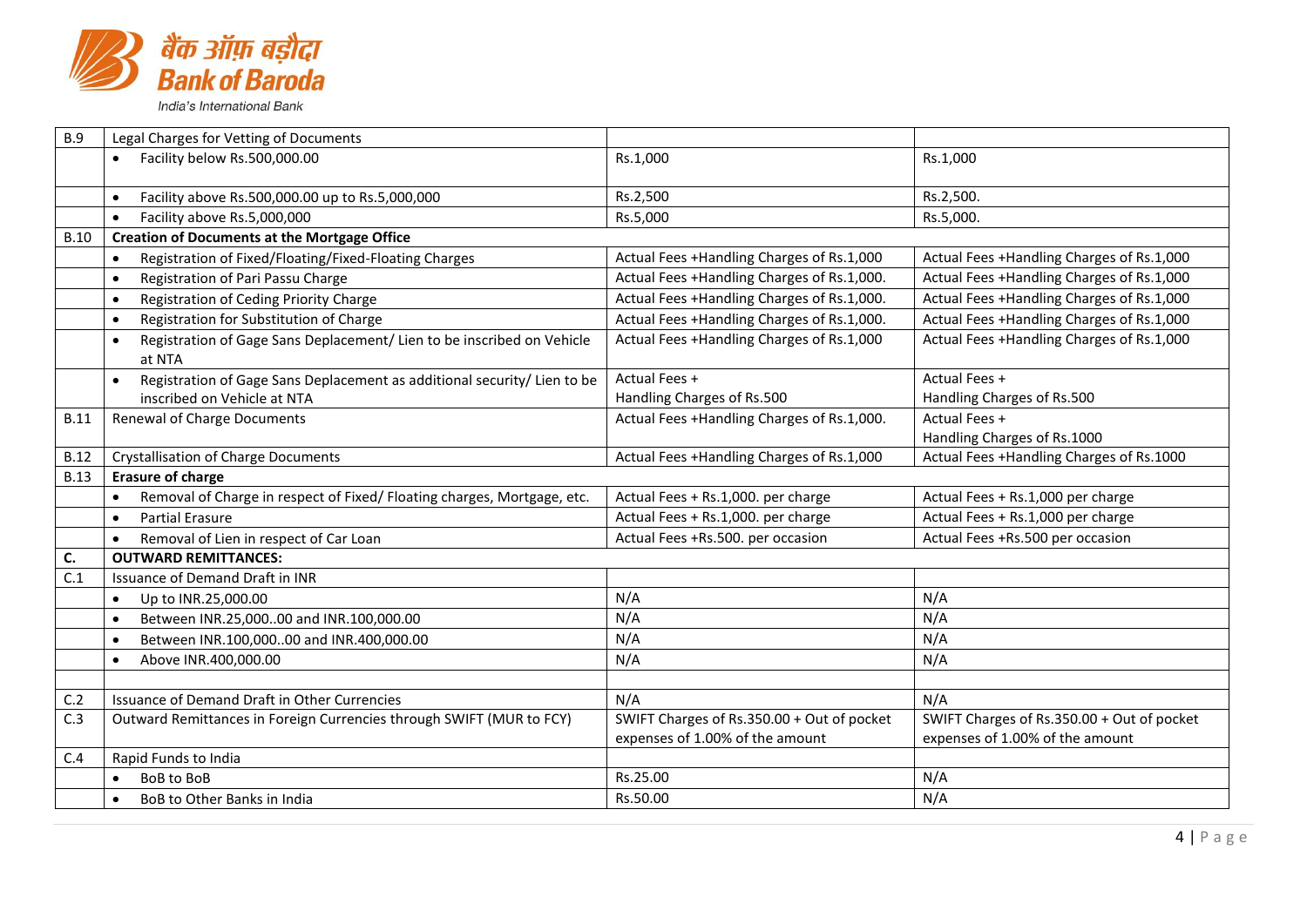

| C.5 | <b>Cancellation of Demand Draft issued</b>                            | N/A                                             | N/A                                             |
|-----|-----------------------------------------------------------------------|-------------------------------------------------|-------------------------------------------------|
| C.6 | <b>Bank Cheque</b>                                                    |                                                 |                                                 |
|     | Issuance<br>$\bullet$                                                 | Rs.200.00                                       | Rs.200.00                                       |
|     | Cancellation<br>$\bullet$                                             | Rs.500.00                                       | Rs.500.00                                       |
| C.7 | <b>MACSS Transfer</b>                                                 | Rs.150.00                                       | Rs.150.00                                       |
| D.  | <b>INWARD REMITTANCES</b>                                             |                                                 |                                                 |
| D.1 | Inward Remittance to Credit FCA/Local Account                         | Free                                            | USD.10.00 or equivalent                         |
|     | Up to USD.10,000.00<br>$\bullet$                                      | Free                                            | USD.10.00                                       |
|     | Above USD.10,000.00<br>$\bullet$                                      | Free                                            | USD.20.00                                       |
| D.2 | Deposit of Foreign Cheque                                             | 0.20% of the amount                             | 0.20% of the amount                             |
|     |                                                                       | Min: USD.10.00                                  | Min: USD.20.00                                  |
|     |                                                                       | Max: USD.50.00 +                                | Max: USD.100.00 +                               |
|     |                                                                       | Courier Charges of USD.25.00                    | Courier Charges of USD.25.00                    |
| D.3 | Purchase of Personal Cheque                                           | Applicable Buying Rate + interest for a transit | Applicable Buying Rate + interest for a transit |
|     |                                                                       | period of 15 days at Domestic Commercial        | period of 15 days at Domestic Commercial        |
|     |                                                                       | Rate of Interest (6 months SOFR + 4.50%)        | Rate of Interest (6 months SOFR + 4.50%)        |
| D.4 | Inward Remittances to be executed in Foreign Currency through Payment | 0.10% of the amount                             | 0.10% of the amount                             |
|     | Order, Charges shall be recovered from Beneficiary/Beneficiary Bank   | Min: Rs.100.00 Max: Rs.5,000.00                 | Min: Rs.100.00 Max: Rs.5,000.00                 |
| D.5 | Clean Instrument for Collection (Overseas)                            | 0.10% of the amount                             | 0.10% of the amount                             |
|     |                                                                       | Min: Rs.200.00 Max: Rs.5,000.00 + postages/     | Min: Rs.200.00 Max: Rs.5,000.00 + postages/     |
|     |                                                                       | courrier charges                                | courrier charges                                |
| E.  | ATM / DEBIT CARD                                                      |                                                 |                                                 |
| E.1 | Card Replacement                                                      | Rs.200.00                                       | N/A                                             |
| E.2 | PIN Reissuance                                                        | Rs.150.00                                       | N/A                                             |
| E.3 | <b>Cash Withdrawal at ATM</b>                                         |                                                 |                                                 |
|     | Of Branches of our own Bank                                           | Free                                            | N/A                                             |
|     | Of Branches of Local Banks                                            | Rs.50.00                                        | N/A                                             |
|     | Of Branches of Banks Overseas<br>$\bullet$                            | Rs.100.00                                       | N/A                                             |
|     |                                                                       |                                                 |                                                 |
| E.4 | <b>Balance Inquiry</b>                                                |                                                 |                                                 |
|     | At Branches of our own Bank with receipt                              | Rs.1.00                                         | N/A                                             |
|     | At Branches of Local Banks                                            | Rs.10.00                                        | N/A                                             |
| E.5 | Mini Statement at Branches of our own Bank                            | Rs.1.00                                         | N/A                                             |
| E.6 | <b>Card Renewal Fee</b>                                               | Free                                            | N/A                                             |
| E.7 | Card Blocking/Hotlist Fee                                             | Free                                            | N/A                                             |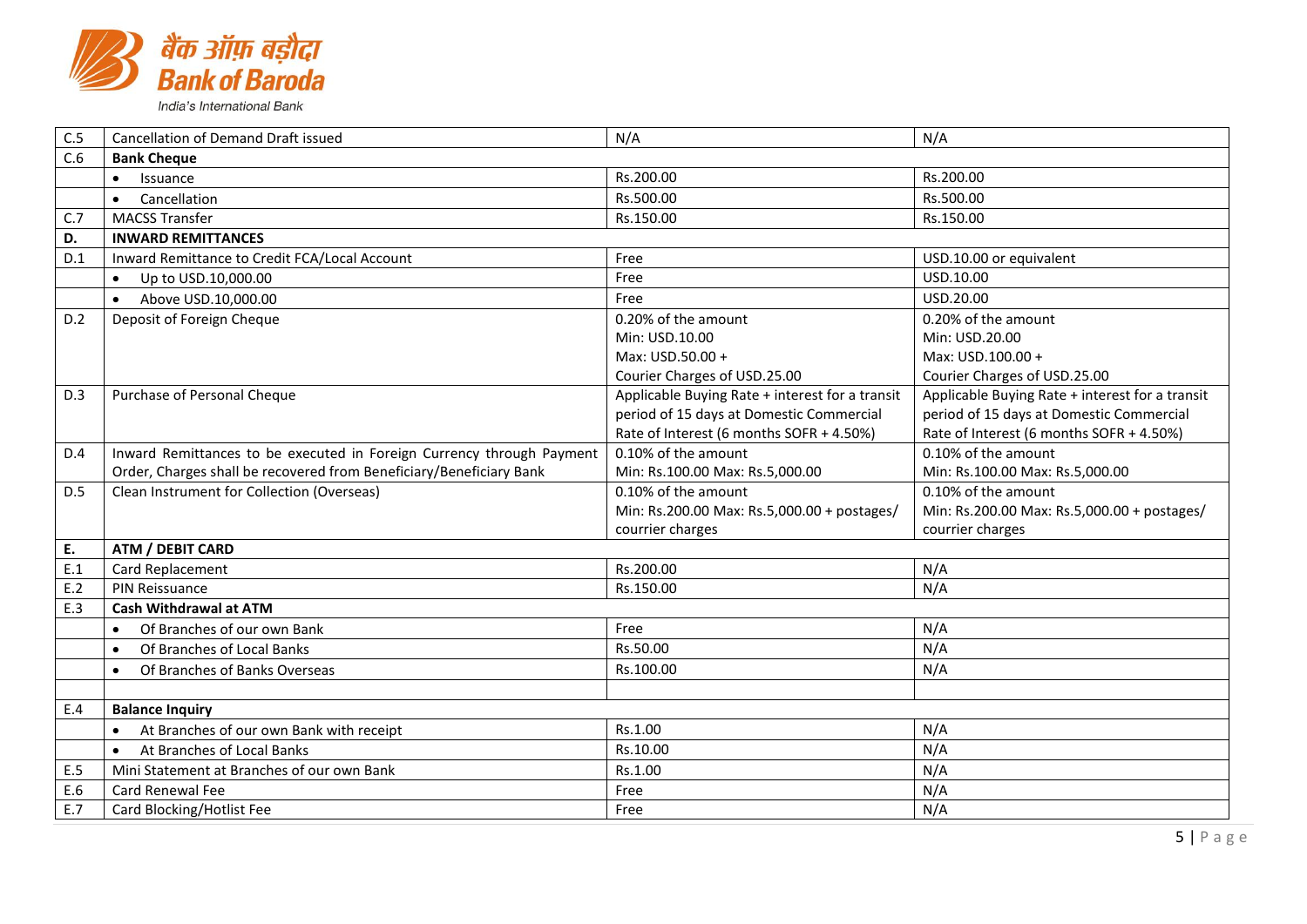

| E.8  | Card Deblocking/De-hot Listing Fee                                                                                                                                                 | Free                                          | N/A                                              |
|------|------------------------------------------------------------------------------------------------------------------------------------------------------------------------------------|-----------------------------------------------|--------------------------------------------------|
| E.9  | <b>SMS Transactions Alerts</b>                                                                                                                                                     | Free                                          | N/A                                              |
| F.   | <b>EXPORT LC</b>                                                                                                                                                                   |                                               |                                                  |
|      | Letters of Credit include Letters of Credit, Standby Letters of Credit, Letters of Authority, Orders to negotiate, orders for payment and all types of documents of similar nature |                                               |                                                  |
| F.1  | Advising Commission, Amendments, Advising through Bank                                                                                                                             | Rs.1,000.00 + SWIFT Charges                   | Rs.1,000.00 + SWIFT Charges                      |
| F.2  | Charges for adding confirmation to a Letter of Credit. Unified Charges                                                                                                             | Rs.1,000.00 + SWIFT Charges                   | $Rs.1,000.00 + SWIFT$ Charges                    |
|      | (Commitment + Usance)                                                                                                                                                              |                                               |                                                  |
| F.3  | Sight LCs and up to 30 days Usance                                                                                                                                                 | As per Agreement                              | As per agreement                                 |
| F.4  | LCs beyond 30 days Usance                                                                                                                                                          | As per Agreement                              | As per agreement                                 |
| F.5  | Charge for Issue of Certificates/Attestation Authorisation in respect of<br>transactions                                                                                           | Rs.200.00 per Certificate                     | Rs.200.00 per Certificate                        |
| F.6  | Overdue Bill sent on collection where the proceeds are not received in                                                                                                             | Rs.500.00 for each follow-up                  | Rs.500.00 for each follow-up                     |
|      | NOSTRO Account on or before the due date                                                                                                                                           |                                               |                                                  |
| F.7  | Overdue Export Bills Purchased/ Discounted/ Negotiated and subsequently                                                                                                            | 2.00% above applicable rate                   | 2.00% above applicable rate                      |
|      | treated as collection item after crystallisation                                                                                                                                   |                                               |                                                  |
| F.8  | Charges recoverable from the exporters where advance payment towards<br>export is received.                                                                                        | 2.00% above applicable rate                   | 2.00% above applicable rate                      |
| F.9  | Interest on Negotiation/Purchase/discount of Bills                                                                                                                                 | Interest to be charged at applicable rate on  | Interest to be charged at applicable rate on all |
|      |                                                                                                                                                                                    | all Discounted Export bills from date of the  | Discounted Export bills from date of the         |
|      |                                                                                                                                                                                    | negotiation till amount is credited in our    | negotiation till amount is credited in our       |
|      |                                                                                                                                                                                    | Nostro Account abroad                         | Nostro Account abroad                            |
| F.10 | Local Fees and Postages                                                                                                                                                            | Rs.500.00                                     | Rs.500.00                                        |
| F.11 | <b>Courier Charges on DHL Services</b>                                                                                                                                             | A flat fee of USD.50.00 or actual charges     | A flat fee of USD.50.00 or actual charges        |
|      |                                                                                                                                                                                    | whichever is higher                           | whichever is higher                              |
| F.12 | <b>Export Bills on Collection</b>                                                                                                                                                  | 0.50% of Bill Amount Min: Rs.1,000.00         | 0.50% of Bill Amount Min: Rs.1,000.00            |
| G.   | <b>IMPORT LC</b>                                                                                                                                                                   |                                               |                                                  |
|      | Charges for establishing Letter of Credit Unified Charges (Commitment + Usance)                                                                                                    |                                               |                                                  |
| G.1  | Sight LCs and up to 30 days usance                                                                                                                                                 | 0.50% of the LC Amount Min: Rs.2,000.00       | 0.50% of the LC Amount Min: Rs.2,000.00          |
| G.2  | LC beyond 30 days usance                                                                                                                                                           | 0.50% of the LC Amount                        | 0.50% of the LC Amount                           |
|      |                                                                                                                                                                                    | Min: Rs.4,000.00 for the first quarter        | Min: Rs.4,000.00 for the first quarter           |
|      |                                                                                                                                                                                    | +0.25% for additional quarters                | +0.25% for additional quarters                   |
| G.3  | Letter of Credit against 100% Cash Margin                                                                                                                                          | 25% of the applicable Charges under Sight LCs | 25% of the applicable Charges under Sight LCs    |
|      |                                                                                                                                                                                    | and up to 30 days usance                      | and up to 30 days usance                         |
| G.4  | Amendment: Extension of Validity/Enhancement of Value / Altering tenor of                                                                                                          | Rs.750.00 per amendment + SWIFT Charges       | Rs.750.00 per amendment + SWIFT Charges          |
|      | <b>Bill of Exchange</b>                                                                                                                                                            |                                               |                                                  |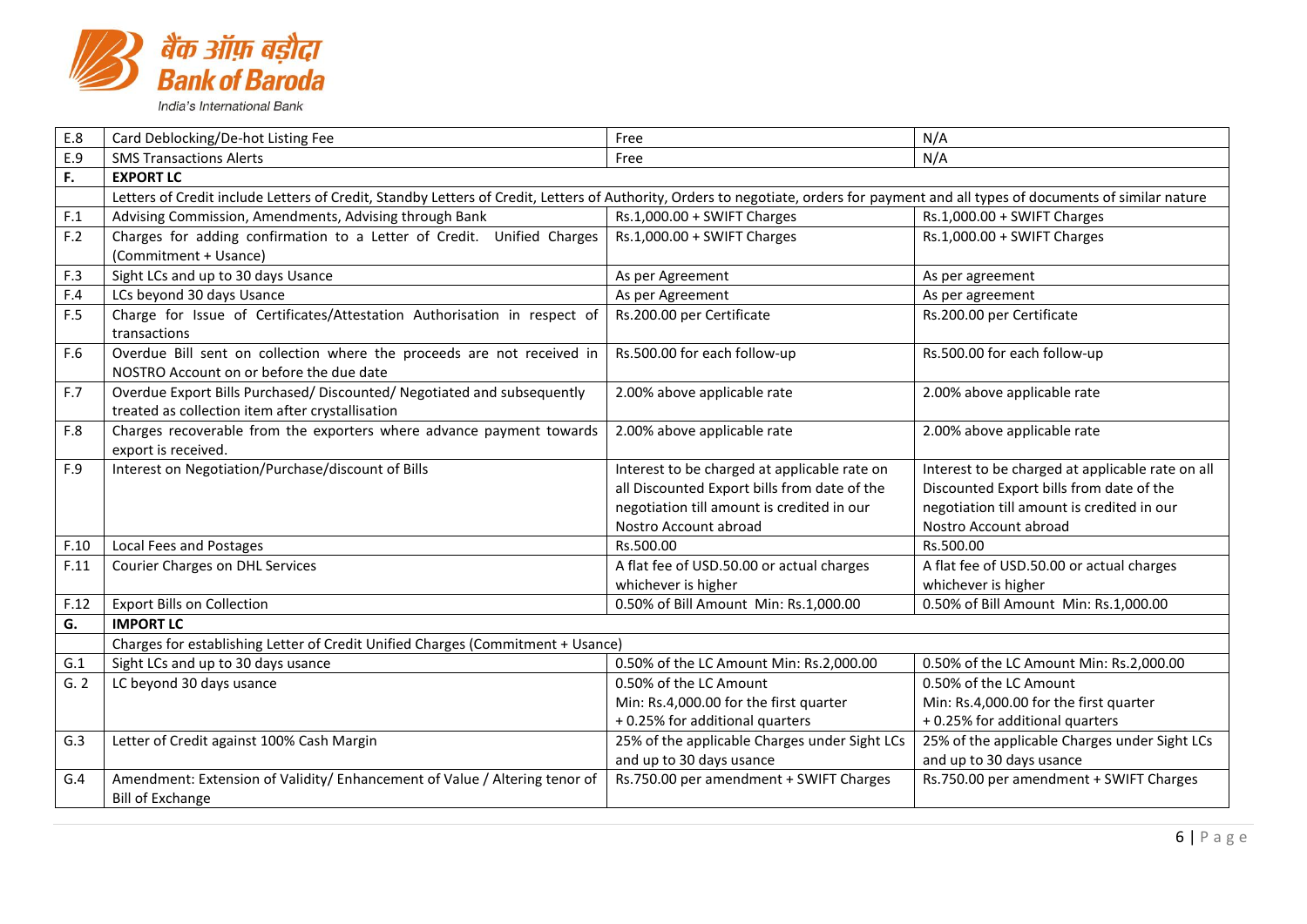

| G.5  | Commission for any amendment to a LC, other than extension of its validity                                                                                            | Rs.750.00 per amendment + SWIFT Charges           | Rs.750.00 per amendment + SWIFT Charges           |
|------|-----------------------------------------------------------------------------------------------------------------------------------------------------------------------|---------------------------------------------------|---------------------------------------------------|
|      | or enhancement of its value                                                                                                                                           |                                                   |                                                   |
| G.6  | Revival of Expired LCs. Any revival or reinstatement of an expired LC shall be                                                                                        | Unified Charges applicable as mentioned           | Unified Charges applicable as mentioned           |
|      | at the option of the bank but within -3- months from the date of expiry                                                                                               | under Sight LCs and up to 30 days usance          | under Sight LCs and up to 30 days usance from     |
|      |                                                                                                                                                                       | from the date of expiry up to the validity        | the date of expiry up to the validity period of   |
|      |                                                                                                                                                                       | period of the revived LC                          | the revived LC                                    |
| G.7  | SWIFT Charges for opening of LC                                                                                                                                       | Rs.600.00                                         | Rs.600.00                                         |
| G.7  | SWIFT Charges for amendment of LC                                                                                                                                     | Rs.350.00                                         | Rs.350.00                                         |
| Н.   | <b>STAND BY LETTER OF CREDIT / BANK GUARANTEE</b>                                                                                                                     |                                                   |                                                   |
| H.1  | Processing Fee on issue of SB-LC/Bank Guarantee                                                                                                                       | Nil                                               | 1.00% of the Amount                               |
| H.2  | Processing Fee on issue of SB-LC/Bank Guarantee against Cash Margin                                                                                                   | Nil                                               | 0.25% of the Amount                               |
| H.3  | <b>Stand-by Letter of Credit</b>                                                                                                                                      |                                                   |                                                   |
|      | Up to MUR Rs.5.00mn<br>$\bullet$                                                                                                                                      | 1.50% p.a.                                        | 1.50% p.a.                                        |
|      | Above MUR Rs.5.00mn<br>$\bullet$                                                                                                                                      | 1.00% p.a.                                        | 1.00% p.a.                                        |
| H.4  | Stand-by Letter of Credit against Cash Margin                                                                                                                         | 25% of the charges under H3 above                 | 25% of the charges under H3 above                 |
| H.5  | Crystallisation of Import Bills under Letter of Credit at the retirement or                                                                                           | 0.125% of each import bill at the time of         | 0.125% of each import bill at the time of         |
|      | Crystallisation (whichever is earlier) of the import Bills                                                                                                            | lodgement                                         | lodgement                                         |
|      |                                                                                                                                                                       | Min: Rs.500.00 Max: Rs.10,000.00                  | Min: Rs.500.00 Max: Rs.10,000.00                  |
| H.6  | Commission on Foreign Currency Import Bills received under Letters of Credit                                                                                          | 0.50% Min: Rs.500.00 Max: Rs.10,000.00            | 0.50% Min: Rs.500.00 Max: Rs.10,000.00 +          |
|      | on which no benefits accrue to the Opening Bank (FIBC)                                                                                                                | + Postages: Rs.500.00 + SWIFT Charges             | Postages: Rs.500.00 + SWIFT Charges               |
| H.7  | Extension of Due Date of Bills                                                                                                                                        | Rs.500.00 + Out of pocket expenses                | Rs.500.00 + Out of pocket expenses                |
| H.8  | Handling Charges of Bills returned unpaid (FIBC unpaid)                                                                                                               | Rs.1,000.00 + Out of pocket expenses              | Rs.1,000.00 + Out of pocket expenses              |
| H.9  | Discrepancy Charges in case of non-conforming documents under Letters of                                                                                              | As per agreement Min: Rs.1,000.00                 | As per agreement Min: Rs.1,000.00                 |
|      | Credit                                                                                                                                                                |                                                   |                                                   |
| H.10 | Countersigning / Co-acceptance / Availisations of import Bills                                                                                                        |                                                   |                                                   |
|      | Up to Rs.5,000,000.00                                                                                                                                                 | 1.50% p.a.                                        | 1.50% p.a.                                        |
|      | Above Rs.5,000,000.00<br>$\bullet$                                                                                                                                    | $1.00\%$ p.a.                                     | 1.00% p.a.                                        |
| H.11 | Custody charges for overdue bills (beyond 15 days)                                                                                                                    | Rs.1,000.00 per month or part thereof for         | Rs.1,000.00 per month or part thereof for each    |
|      |                                                                                                                                                                       | each bill, if the bill is not paid within 10 days | bill, if the bill is not paid within 10 days from |
|      |                                                                                                                                                                       | from the due date/ date of presentation           | the due date/ date of presentation                |
| H.12 | Recovery of Commission in lieu of exchange on import bills payment which are settled out of foreign currency loans arranged abroad and / or foreign currency accounts |                                                   |                                                   |
|      | Letters of Credit opened being settled out of foreign currency loans                                                                                                  | 0.10% Min: Rs.1,000.00                            | 0.10% Min: Rs.1,000.00                            |
|      | arranged abroad / foreign Currency Account                                                                                                                            |                                                   |                                                   |
|      | Bills not covered under LC                                                                                                                                            | 0.10% + Collection Charges                        | 0.10% + Collection Charges                        |
| H.13 | <b>Protest Fees</b>                                                                                                                                                   | 0.50% Min: Rs.1,000.00 Max: Rs.25,000.00          | 0.50% Min: Rs.1,000.00 Max: Rs.25,000.00          |
|      |                                                                                                                                                                       |                                                   |                                                   |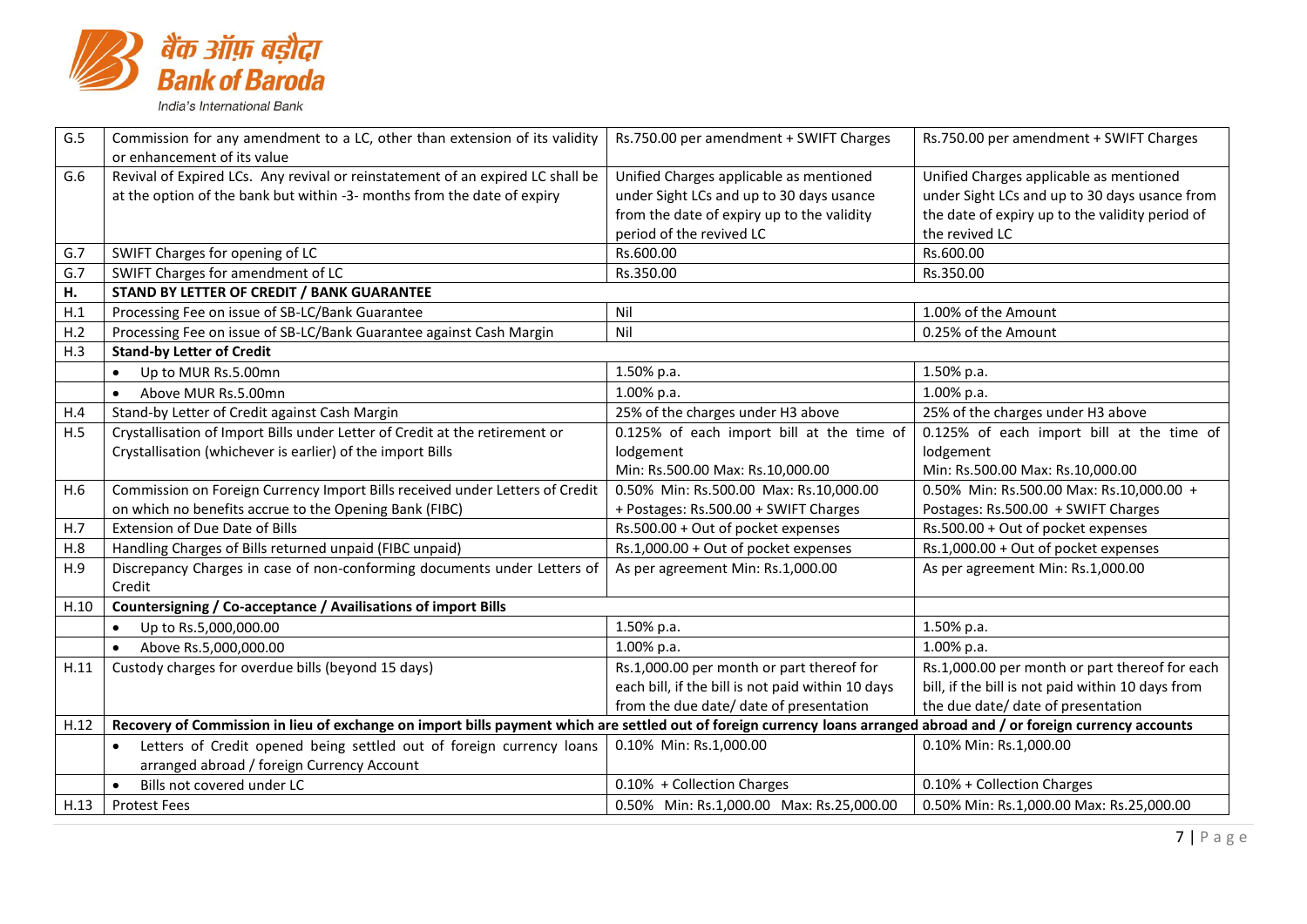

|      | (Bill to be protested at the request of the Foreign Bank)                         | + Attorney Fees, if any, to be collected from | + Attorney Fees, if any, to be collected from |
|------|-----------------------------------------------------------------------------------|-----------------------------------------------|-----------------------------------------------|
|      |                                                                                   | the Foreign Bank                              | the Foreign Bank                              |
| H.14 | Return of Foreign Cheque Charges                                                  | Rs.100.00 per cheque + 0.50% Collection       | Rs.100.00 per cheque + 0.50% Collection       |
|      |                                                                                   | Commission Max: Rs.10,000.00 + Out of         | Commission Max: Rs.10,000.00 + Out of         |
|      |                                                                                   | pocket expenses                               | pocket expenses                               |
| ı.   | <b>BILLS HANDLING</b>                                                             |                                               |                                               |
| 1.1  | For each Foreign Currency & Rupee Export Bill Purchased / Discounted / Negotiated |                                               |                                               |
|      | <b>Bills under LC</b>                                                             | 0.50% Min: Rs.500 Max.Rs.50,000 +             | 0.50% Min: Rs.500 Max.Rs.50,000 +             |
|      |                                                                                   | Interest as per agreement                     | Interest as per agreement                     |
|      | Bills other than under LC                                                         | 1.00% Min: Rs.500.00 Max.Rs.50,000.00         | 1.00% Min: Rs.500.00 Max.Rs.50,000.00         |
|      |                                                                                   | + Interest as per agreement                   | + Interest as per agreement                   |
| 1.2  | Where the Bank sends an Export Bill for negotiation to another Bank (due to       | Rs.1,000.00 + Out of pocket expenses Per bill | Rs.1,000.00 + Out of pocket expenses Per bill |
|      | reasons such as LC being restricted to the latter or the LC has been              |                                               |                                               |
|      | confirmed by letter, etc.)                                                        |                                               |                                               |
| 1.3  | Where reimbursement under Letter Credit is claimed by the Bank with               | Rs.1,000.00 + Out of pocket expenses For      | Rs.1,000.00 + Out of pocket expenses          |
|      | another Bank                                                                      | each Claim                                    | For each Claim                                |
| 1.4  | Commission on advising beneficiary Bank with discrepancies in documents           | Rs.1,000.00                                   | Rs.1,000.00                                   |
|      | negotiated under LC                                                               | Per discrepancy                               | Per discrepancy                               |
| 1.5  | If the entire sets of export documents have been sent by the exporter             | Rs.1,000.00                                   | Rs.1,000.00                                   |
|      | directly to the Overseas Buyer after complying with Exchange                      |                                               |                                               |
|      | Bill up to USD.25,000.00                                                          |                                               |                                               |
|      | Bill Above USD.25,000.00                                                          |                                               |                                               |
| J.   | <b>SAFE DEPOSIT LOCKERS</b>                                                       |                                               |                                               |
| J.1  | Minimum Deposits for availing Locker Facility                                     | 6 months of the rent amount                   | 6 months of the rent amount                   |
| J.2  | Category A                                                                        | Rs.2,000 + VAT                                | Rs.2,000 + VAT                                |
| J.3  | Category B                                                                        | Rs.3,000 + VAT                                | Rs.3,000+ VAT                                 |
| J.4  | Category C                                                                        | Rs.3,500 + VAT                                | Rs.3,500+ VAT                                 |
| J.5  | Category D                                                                        | $Rs.3,500 + VAT$                              | Rs.3,500 + VAT                                |
| J.6  | Category E                                                                        | Rs.4,000 + VAT                                | Rs.4,000 + VAT                                |
| J.7  | Category F                                                                        | Rs.4,500 + VAT                                | Rs.4,500 + VAT                                |
| J.8  | Category H                                                                        | Rs.5,500 + VAT                                | Rs.5,500 + VAT                                |
| J.9  | Category L                                                                        | Rs.6,500 + VAT                                | Rs.6,500 + VAT                                |
| J.10 | Locker Access Fee - More than 12 times in a year                                  |                                               |                                               |
| J.11 | Breaking Open Fees / Replacement of Keys                                          | Actual Cost + Service Charges of Rs.2,000     | Actual Cost + Service Charges of Rs.2,000     |
| J.12 | Reminders for Non-Payment of Locker Rents                                         | $Rs.200.00 + postages$                        | $Rs.200.00 + postages$                        |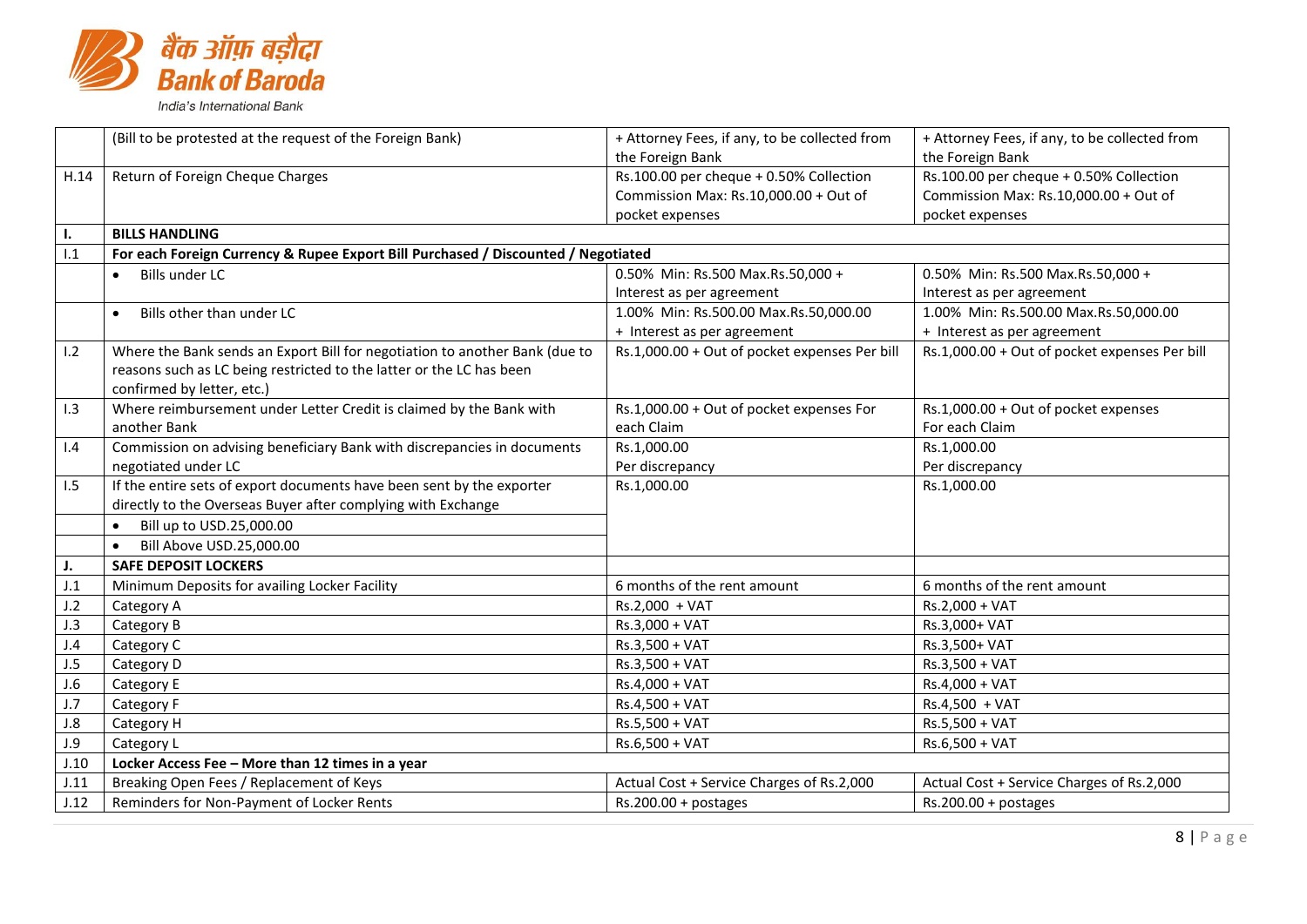

| J.13 | Penalty for Late Payment on Locker Rent (to be levied from due date) |                                            |                                                  |  |
|------|----------------------------------------------------------------------|--------------------------------------------|--------------------------------------------------|--|
|      | For Locker rent up to Rs.3,000.00<br>$\bullet$                       | Rs.20.00 per month or part thereof for the | Rs.20.00 per month or part thereof for the first |  |
|      |                                                                      | first -3- months; and Rs.30.00 per month   | -3- months; and Rs.30.00 per month thereafter    |  |
|      |                                                                      | thereafter                                 |                                                  |  |
|      | For Locker rent above Rs.3,000.00<br>$\bullet$                       | Rs.30.00 per month or part thereof for the | Rs.30.00 per month or part thereof for the first |  |
|      |                                                                      | first -3- months; and Rs.50.00 per month   | -3- months; and Rs.50.00 per month thereafter    |  |
|      |                                                                      | thereafter                                 |                                                  |  |
| J.14 | Rent paid in advance for -3- years and above                         | Case to case basis Max. Discount of 10.00% | Case to case basis Max. Discount of 10.00%       |  |
| К.   | <b>OTHER SERVICE CHARGES</b>                                         |                                            |                                                  |  |
| K.1  | <b>Standing Instructions</b>                                         |                                            |                                                  |  |
|      | Within the Bank                                                      | Rs.15.00                                   | Rs.15.00                                         |  |
|      | Inter-Bank<br>$\bullet$                                              | Rs.30.00                                   | Rs.30.00                                         |  |
|      | SI Failure Charges due to Insufficient Funds<br>$\bullet$            | Rs.150.00                                  | Rs.150.00                                        |  |
| K.2  | <b>Direct Debit</b>                                                  |                                            |                                                  |  |
|      | <b>MRA</b><br>$\bullet$                                              | Rs.6.00                                    | Rs.6.00                                          |  |
|      | <b>Utility Bills</b><br>$\bullet$                                    | Rs.6.00                                    | Rs.6.00                                          |  |
|      | Other Companies/Individuals<br>$\bullet$                             | Rs.8.00                                    | Rs.8.00                                          |  |
| K.3  | Salary/Pension Credit                                                | Free                                       | Free                                             |  |
| K.4  | Inter-Bank EFT                                                       |                                            |                                                  |  |
|      | Incoming<br>$\bullet$                                                | Free                                       | Free                                             |  |
|      | Outgoing<br>$\bullet$                                                | Rs.25.00                                   | Rs.25.00                                         |  |
| K.5  | Cheque                                                               |                                            |                                                  |  |
|      | Deposit<br>$\bullet$                                                 | Free                                       | Free                                             |  |
|      | Payment<br>$\bullet$                                                 | Free                                       | Free                                             |  |
| K.6  | Transfer of Funds within the Bank                                    |                                            |                                                  |  |
|      | Over the counter                                                     | Rs.8.00                                    | Rs.8.00                                          |  |
|      | Through Internet Banking<br>$\bullet$                                | Free                                       | Free                                             |  |
|      | <b>Through Mobile Banking</b><br>$\bullet$                           | Free                                       | Free                                             |  |
| K.7  | <b>Banking Access</b>                                                |                                            |                                                  |  |
|      | For Internet Banking<br>$\bullet$                                    | Free                                       | Free                                             |  |
|      | For Mobile Banking<br>$\bullet$                                      | Free                                       | Free                                             |  |
| K.8  | Monthly E-Statement of Accounts                                      | Free                                       | Free                                             |  |
| K.9  | Safe Custody Charge                                                  | N/A                                        | Rs.5,000.00 p.a.                                 |  |
| K.10 | Attestation of Customers' Signature                                  | Rs.500.00 per certificate                  | Rs.500.00 per certificate                        |  |